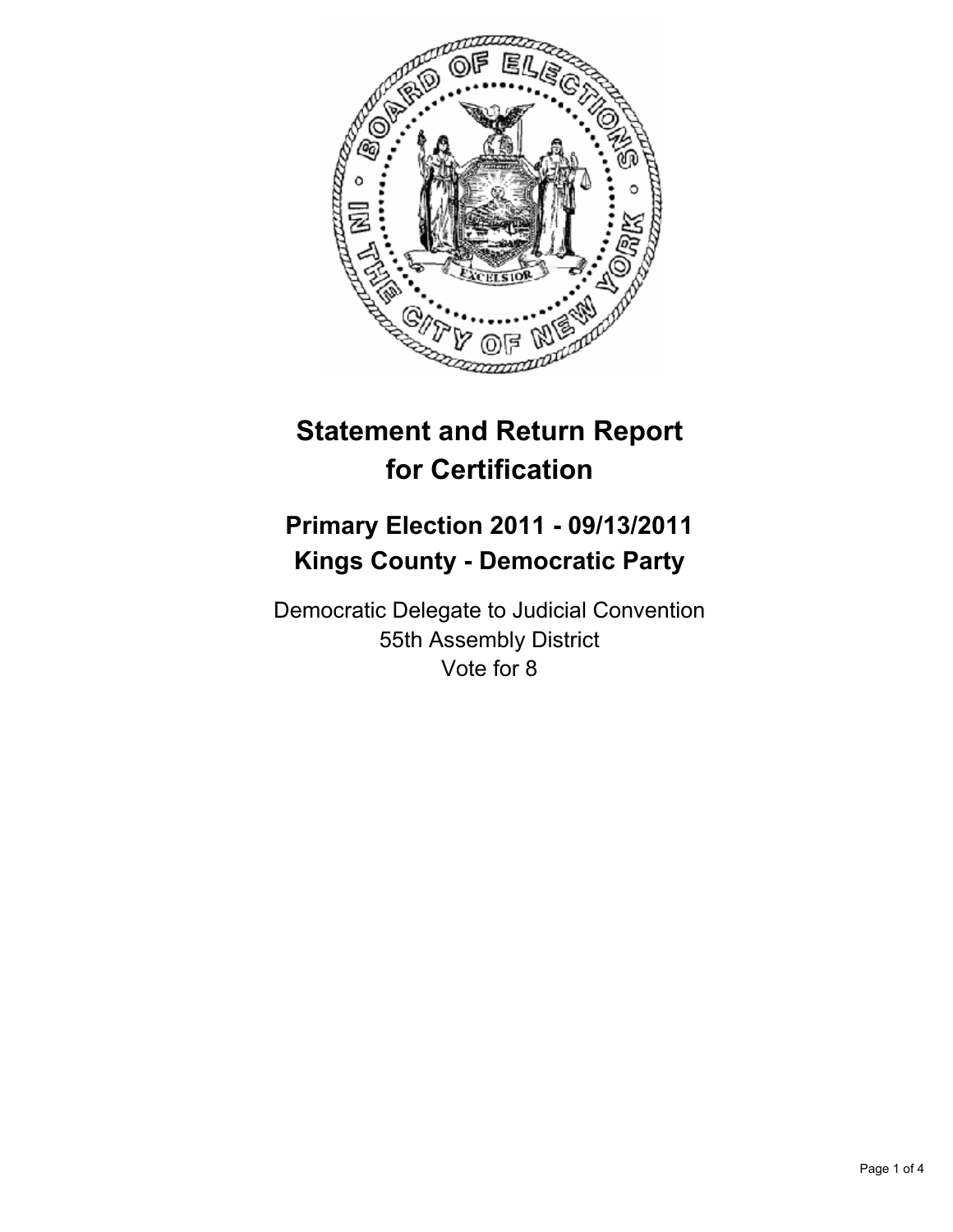

### **Assembly District 55**

| PUBLIC COUNTER                                           | 1,869        |
|----------------------------------------------------------|--------------|
| <b>EMERGENCY</b>                                         | 0            |
| ABSENTEE/MILITARY                                        | 66           |
| <b>FEDERAL</b>                                           | 0            |
| <b>SPECIAL PRESIDENTIAL</b>                              | 0            |
| <b>AFFIDAVIT</b>                                         | 20           |
| <b>Total Ballots</b>                                     | 1,955        |
| Less - Inapplicable Federal/Special Presidential Ballots | 0            |
| <b>Total Applicable Ballots</b>                          | 1,955        |
| <b>LOUISE MEALY</b>                                      | 935          |
| MAMIE O COOPER                                           | 638          |
| <b>MARGUERITE WHITEHURST</b>                             | 583          |
| <b>GERALDINE DEASE</b>                                   | 645          |
| ROOSEVELT ROSE                                           | 622          |
| URSULA O LEEFOON                                         | 470          |
| DANIEL L MEALY                                           | 842          |
| <b>GABRIEL MCQUEEN</b>                                   | 606          |
| CHRISTOPHER DUROSINMI                                    | 256          |
| <b>TAMMIE DUROSINMI</b>                                  | 334          |
| <b>BASHIRU DUROSINMI</b>                                 | 205          |
| PRISCILLA DAVIS                                          | 703          |
| DOLORES SYLVESTER                                        | 429          |
| <b>BRIDGETTE KENNEDY</b>                                 | 428          |
| ANTHONY GONZALEZ (WRITE-IN)                              | 1            |
| CHARLES BARRONA (WRITE-IN)                               | 1            |
| DAVID WEPRIN (WRITE-IN)                                  | 2            |
| DEIDRA TOWNS (WRITE-IN)                                  | $\mathbf{1}$ |
| DIANA REYNA (WRITE-IN)                                   | 1            |
| HARRY LEE BROWN (WRITE-IN)                               | 1            |
| JESUS GONALEZ (WRITE-IN)                                 | 1            |
| JESUS GONZALEZ (WRITE-IN)                                | 3            |
| JOHN Q.E. EUBANKS (WRITE-IN)                             | 1            |
| KASEEM EDWARDS (WRITE-IN)                                | 1            |
| LEAH RICHARDS (WRITE-IN)                                 | 1            |
| LETITIA JAMES (WRITE-IN)                                 | 1            |
| LISA S SERRANO (WRITE-IN)                                | 1            |
| NELLY VELAQUEZ (WRITE-IN)                                | 1            |
| NYDIA VELAZQUEZ (WRITE-IN)                               | 1            |
| RAFAEL ESPINAL (WRITE-IN)                                | 1            |
| REVAAL SHAPLON (WRITE-IN)                                | 1            |
| THOMAS EDISON (WRITE-IN)                                 | 1            |
| YVETTE BARKER (WRITE-IN)                                 | 1            |
| <b>Total Votes</b>                                       | 7,718        |
| Unrecorded                                               | 7,922        |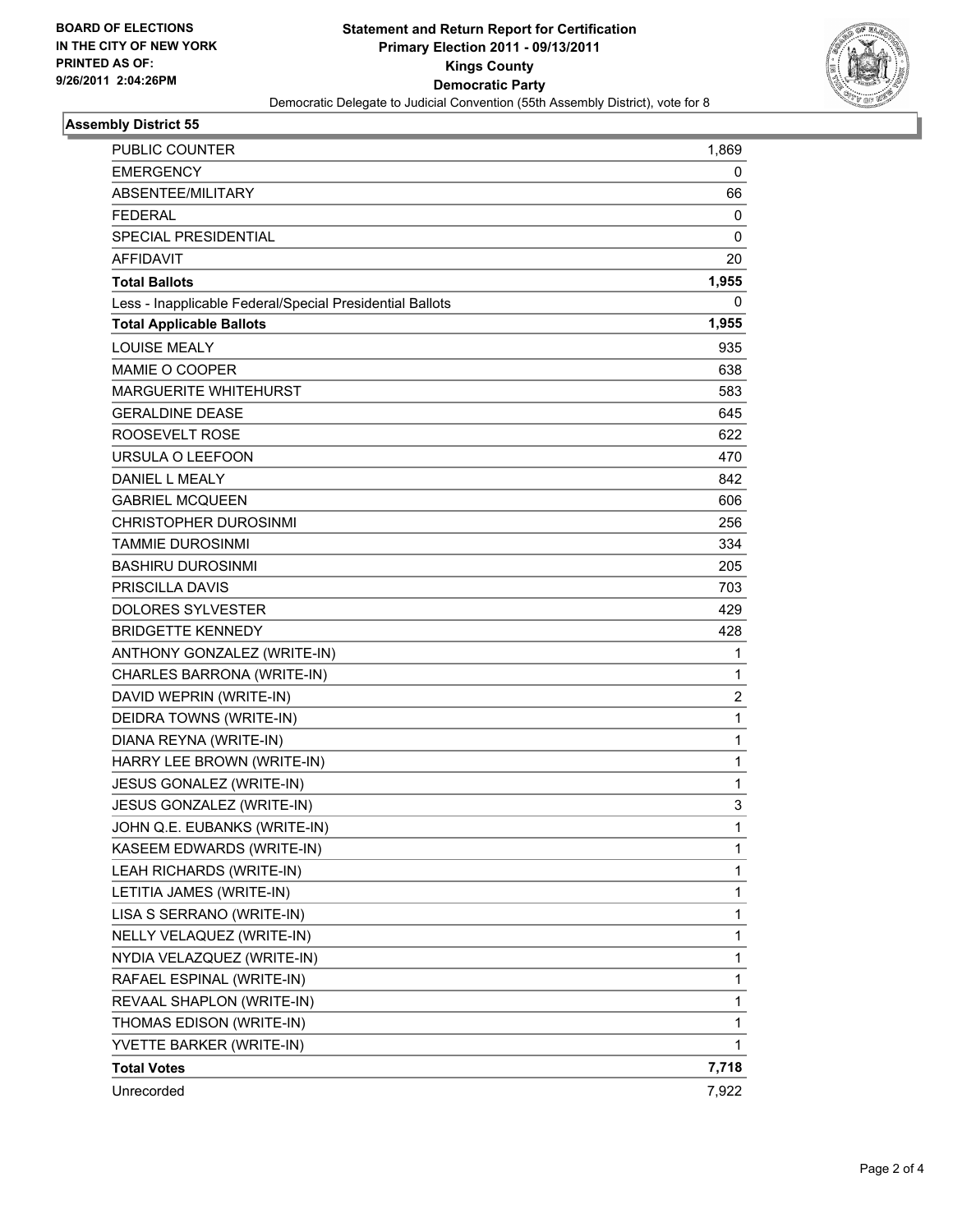

#### **Total for Democratic Delegate to Judicial Convention (55th Assembly District) - Kings County**

| <b>PUBLIC COUNTER</b>                                    | 1,869          |
|----------------------------------------------------------|----------------|
| <b>EMERGENCY</b>                                         | 0              |
| ABSENTEE/MILITARY                                        | 66             |
| <b>FEDERAL</b>                                           | 0              |
| <b>SPECIAL PRESIDENTIAL</b>                              | 0              |
| <b>AFFIDAVIT</b>                                         | 20             |
| <b>Total Ballots</b>                                     | 1,955          |
| Less - Inapplicable Federal/Special Presidential Ballots | 0              |
| <b>Total Applicable Ballots</b>                          | 1,955          |
| <b>LOUISE MEALY</b>                                      | 935            |
| MAMIE O COOPER                                           | 638            |
| MARGUERITE WHITEHURST                                    | 583            |
| <b>GERALDINE DEASE</b>                                   | 645            |
| ROOSEVELT ROSE                                           | 622            |
| URSULA O LEEFOON                                         | 470            |
| <b>DANIEL L MEALY</b>                                    | 842            |
| <b>GABRIEL MCQUEEN</b>                                   | 606            |
| <b>CHRISTOPHER DUROSINMI</b>                             | 256            |
| TAMMIE DUROSINMI                                         | 334            |
| <b>BASHIRU DUROSINMI</b>                                 | 205            |
| <b>PRISCILLA DAVIS</b>                                   | 703            |
| <b>DOLORES SYLVESTER</b>                                 | 429            |
| <b>BRIDGETTE KENNEDY</b>                                 | 428            |
| ANTHONY GONZALEZ (WRITE-IN)                              | 1              |
| CHARLES BARRONA (WRITE-IN)                               | 1              |
| DAVID WEPRIN (WRITE-IN)                                  | $\overline{2}$ |
| DEIDRA TOWNS (WRITE-IN)                                  | 1              |
| DIANA REYNA (WRITE-IN)                                   | $\mathbf{1}$   |
| HARRY LEE BROWN (WRITE-IN)                               | 1              |
| JESUS GONALEZ (WRITE-IN)                                 | 1              |
| JESUS GONZALEZ (WRITE-IN)                                | 3              |
| JOHN Q.E. EUBANKS (WRITE-IN)                             | 1              |
| KASEEM EDWARDS (WRITE-IN)                                | 1              |
| LEAH RICHARDS (WRITE-IN)                                 | 1              |
| LETITIA JAMES (WRITE-IN)                                 | 1              |
| LISA S SERRANO (WRITE-IN)                                | 1              |
| NELLY VELAQUEZ (WRITE-IN)                                | 1              |
| NYDIA VELAZQUEZ (WRITE-IN)                               | 1              |
| RAFAEL ESPINAL (WRITE-IN)                                | 1              |
| REVAAL SHAPLON (WRITE-IN)                                | 1              |
| THOMAS EDISON (WRITE-IN)                                 | 1              |
| YVETTE BARKER (WRITE-IN)                                 | 1              |
| <b>Total Votes</b>                                       | 7,718          |
| Unrecorded                                               | 7,922          |